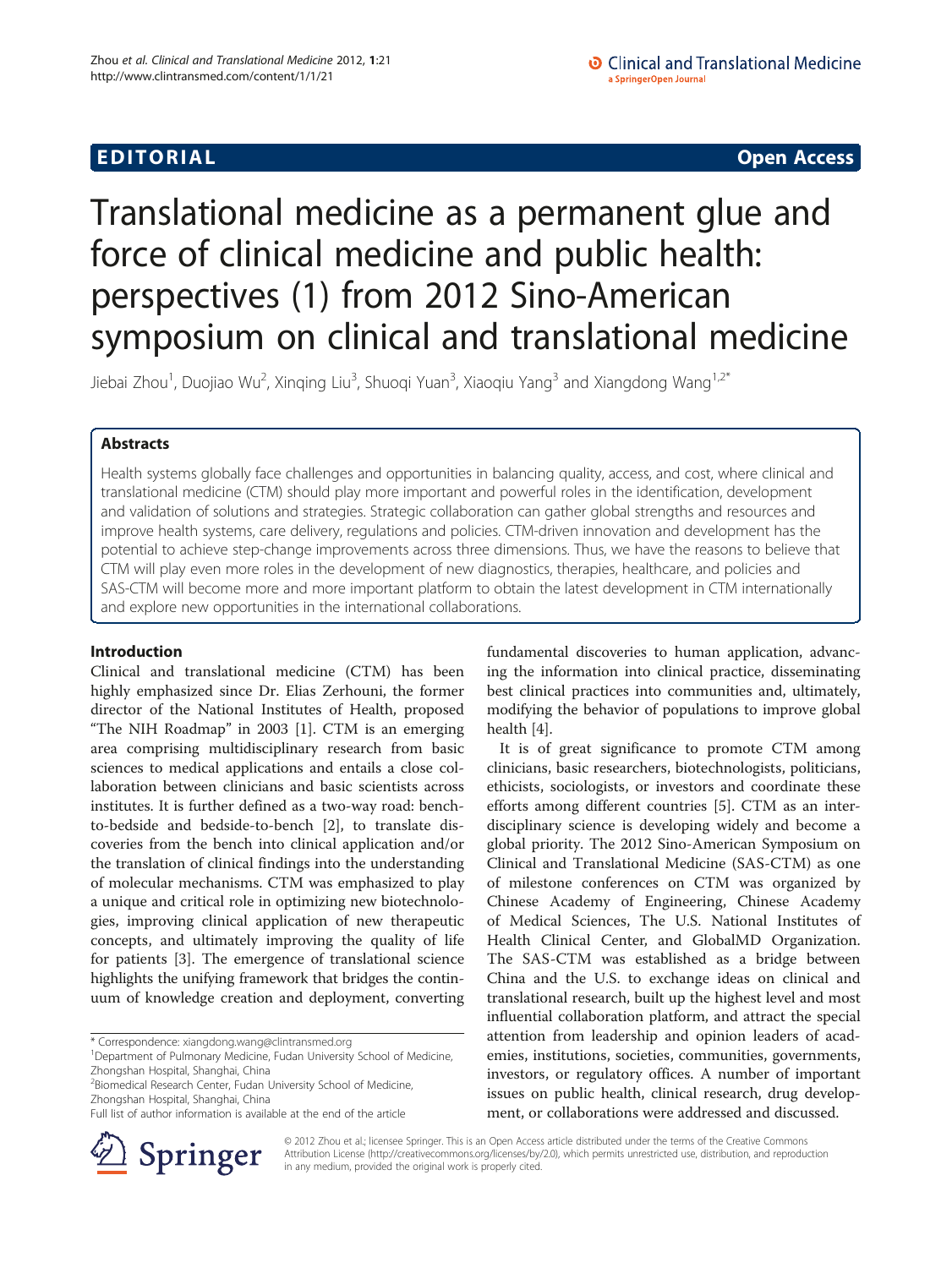#### Improvement of public health

The health care and medication in China faces more challenges, with the development of economics and transform of the society, even though living conditions, food and nutrition, and the health care system have been improved during last three decades. Communicable diseases frequently seen in developing countries remain a heavy burden, while chronic diseases commonly found in developed countries are also the leading cause of death and disability in China. The development of translational medicine in China to improve the disease control and health solutions becomes even more necessary and critical. Dr. Daiming Fan, Vice President of Chinese Academy of Engineering, described China's national 12<sup>th</sup> Five-Year Plan during 2011 and 2015 entitled "Translational Medicine in China: Improving Public Health" that China should increase the average life expectancy by one year and reach 74.5 years old by 2015. CTM becomes the engine or driver to reform the health care system and the increase of proposed life expectancy, since the new round of the health reform in China was re-initiated in 2009.

A great number of translational research centers have been established in China since 2005 and the potential of CTM has never been such greater in China. For example, at least seven large Institutes or Centers for translational medicine were established in China during the first six months of 2010, among which the Union Center for Translational Medicine was considered a further milestone toward the development of translational medicine in China as pronounced by Dr. Zhu Chen, Minister of Ministry of Health of China [[6\]](#page-3-0). Currently, CTM in China is focused predominantly on cancer, acute and chronic diseases, or common and widespread infections. As part of translational medicine initiative, China has supported a large number of CTM projects during the  $11<sup>th</sup>$  and  $12<sup>th</sup>$  Five-Year Plans through National High-Tech R&D Program of China (863 Program), 973 projects and National Nature Science Foundation. Challenges should be still faced and overcome to promote translational medicine and health care reform in China as in other countries, including how to combine translational medicine with basic research or clinical medicine and public health, better serve the health care reform and develop traditional Chinese medicine through CTM, or evaluate the impacts of centers, institutes and programs of CTM. Dr. Fan suggested that CTM-related policies, laws and regulations, resource standardization and sharing should be highly emphasized and CTM should be realized as a revolutionary opportunity for China.

#### Improvement of clinical research

Clinical research has been considered as a risky business with high cost, long timelines to drug discovery, and complex regulatory components to assure a safe approach to drug and product development. Clinical research is also one of important steps in CTM and plays a critical role in translating discoveries and novel findings into new and better treatments and putting science to benefit health care reform [\[7](#page-3-0)]. The number of new drugs in drug discovery and development halved roughly every 9 years since 1950, falling around 80-folds in inflation-adjusted terms [[8\]](#page-3-0). Toxicity is a common reason for the frustrating decline in the development of new therapeutics [[9](#page-3-0)]. Dr. John I. Gallin, Director of the NIH Clinical Center, emphasized the importance of clinical research and the New Infrastructure to Support Clinical Research. Major initiatives have been launched at the NIH, e.g. investing in new technology to lower DNA sequencing costs, building a genetic testing registry, developing a cancer genome atlas to chart complex pathways leading to cancer, expanding research in induced pluripotent stem cells, discovering new ways to predict drug safety and opening a National Center for Translational Sciences to study the bottlenecks to discovery. The NIH Clinical Center, the largest hospital in the world totally dedicated to clinical research, is a centerpiece of the NIH clinical research infrastructure that focuses on study of pathophysiology of disease, first in human studies of new drugs and devices, and study of patients with rare diseases. Rare diseases are estimated to affect 6 - 8% of the population with an increased emphasis on study of those patients to better understanding diseases. Dr. Gallin emphasized CTM opportunities being pursued to make the road from the discovery to clinical medicine safer, faster, and less tortuous through applying high throughput technologies to understand fundamental biology, and to uncover the cause of specific diseases.

#### Improvement of drug development

CTM as a new function within the pharmaceutical industry R&D organization has been applied to improve the predictability and success of drug discovery and development [[10\]](#page-3-0). Disease-specific biomarker, network biomarkers and dynamic network biomarkers as the part of the CTM strategy have more value in patient selection and drug monitoring e.g. pharmacodynamics, drug efficacy and safety, target identification and validation, or compound-target interaction [[11-13](#page-3-0)]. Risk factors e.g. genetics, environment, and behavior [\[14](#page-3-0)] attribute to differences between patients and affect clinical outcomes. Dr. Richman, Vice President, Research and Development-Translational Sciences, explained the role of CTM in drug discovery and development with a special statement on Developing Innovative Targeted Therapies for China. MedImmune is a 25-year-old international biotechnology company and was acquired by AstraZeneca in 2007 and became the biologics arm of AstraZeneca with a mission of helping patients with significant unmet medical need by developing innovative medicines.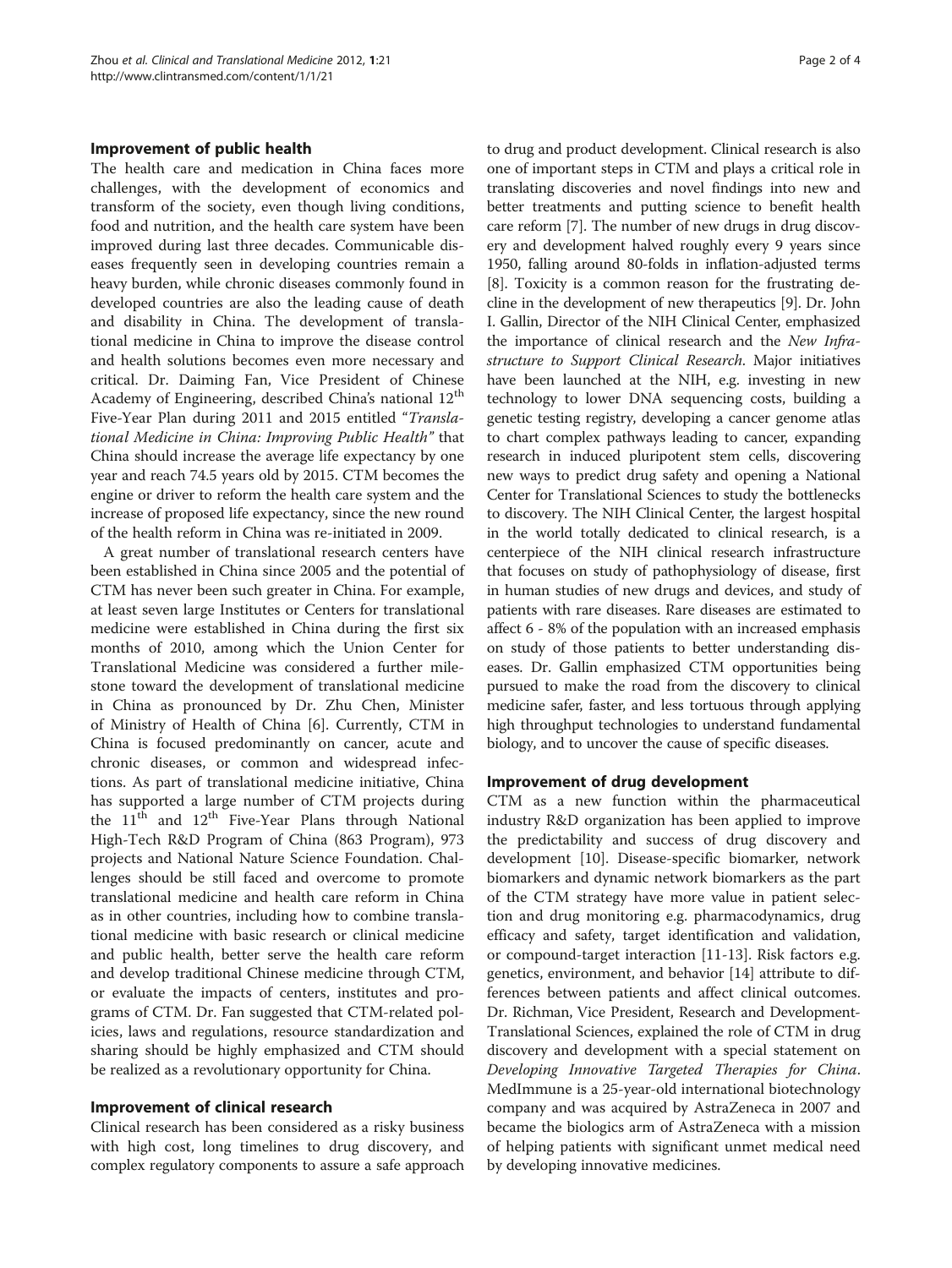<span id="page-2-0"></span>The vision of personalized healthcare, treating the right patient with the right drug at the right dose, becomes more and more important. Many more programs across different therapeutic areas have applied personalized healthcare approaches as an approach of CTM. Fundamental to the goal of developing personalized healthcare is gaining deep understanding of diseases across different populations and specifically in Asia. MedImmune used SAS-CTM opportunity to present rich pipelines across five therapeutic areas including oncology, respiratory and inflammation, infectious diseases, neurosciences, cardiovascular and gastrointestinal diseases. This is one of efficient ways for pharmaceuticals to promote their innovations and developments to academic institutions, government agencies and industry partners. An example of working with scientists/physicians in China develops medications that target the Asian/Chinese patient population. MedImmune set up an exciting collaboration with Chinese hospitals to develop a richly annotated database of lung cancer and hepatocellular cancer patient samples and aid in identifying novel drug targets and developing therapeutic strategies to aid patients. Dr. Richman emphasized that strong commitment to developing targeted therapies tailored to Chinese patients requires understanding disease heterogeneity in China and building partnerships and strong scientific collaborations with Chinese key opinion leaders. Applying personalized healthcare approaches in programs across different therapeutic areas is the major strategy to improve drug discovery and development.

#### Improvement of collaborations

Interdisciplinary and collaborative research is a critical part of CTM to improve the understanding of CTM researchers' needs and build useful and useable supporting and comprehensive systems. Collaborations could narrow down the available design choices for assisting CTM researchers and identify potential deficiencies of well-known theoretical frameworks used. Dr. Robert M. Califf, Vice Chancellor for Clinical and Translational Research, Duke University, addressed the Rationale for Key Elements of Sino-American Collaboration in Clinical Research. Health improvements seen both for individuals and populations are fully dependent upon the quality of validation of new scientific discoveries within the CTM research continuum and strong evidence of benefits and risks associated with therapeutic interventions. However, there is still a massive shortage of evidence to support decisions about health and healthcare. Less than 15% of major medical decisions are supported by high-quality evidence [[15\]](#page-3-0), due to the limit of geography and access to expertise during clinical investigation. International collaboration, registration of all trials and a focus on the most important human research were suggested as critical factors to close such gap.

Multinational studies are required and developed to generate evidence of CTM relevant to particular biological and cultural contexts [[16](#page-3-0)], on basis of genetic and practical environments in diseases. The investigation of diseases and development of treatments does not abide